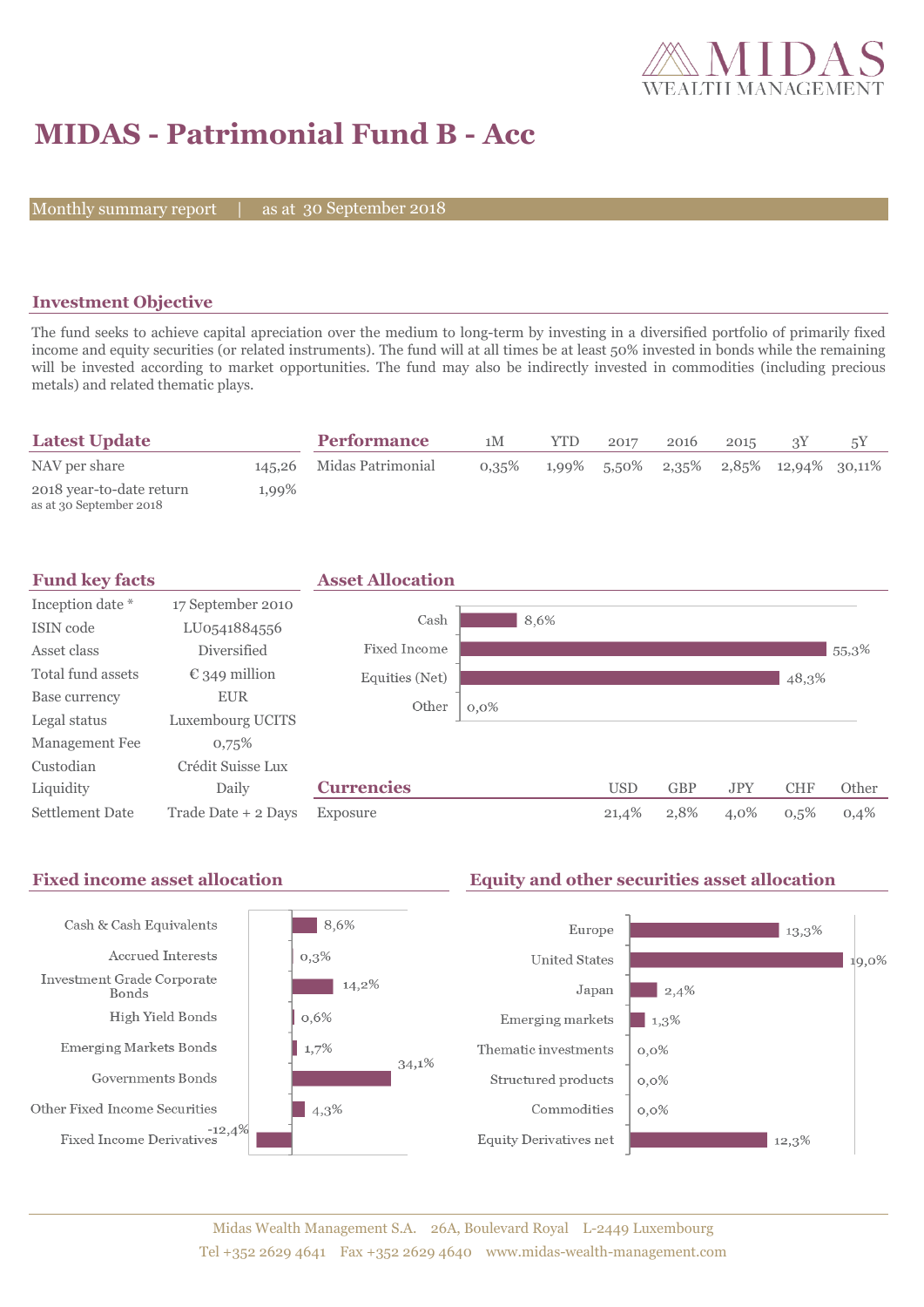

# **MIDAS - Patrimonial Fund B - Acc**

Monthly summary report | as at 30 September 2018

| Top 10 fixed income holdings          | YTM     | Rating     | Weight  | <b>Fixed income rating breakdown</b> |
|---------------------------------------|---------|------------|---------|--------------------------------------|
| DEUTSCHLAND REP : DBR 0 1/2 08/15/27  | 0,4%    | AAA        | $5.5\%$ |                                      |
| FRANCE O.A.T.: FRTR 0 1/2 05/25/25    | $0,3\%$ | AA         | $3,2\%$ | 18,8%<br>AAA                         |
| BTPS: BTPS 1.45 11/15/24              | 2,7%    | <b>BBB</b> | 2,7%    | AA<br>22,8%                          |
| BTPS: BTPS 2 02/01/28                 | $3,0\%$ | <b>BBB</b> | 2,6%    | 6,1%<br>A                            |
| HELLENIC T-BILL: GTB 0 10/05/18       | 0,7%    | B          | 2,5%    | <b>BBB</b><br>39,0%                  |
| AGENCE FRANCAISE : AGFRNC 0 1/8 11/1! | $0,3\%$ | AA         | $2,3\%$ | <b>BB</b><br>3,2%                    |
| GAZPROMBANK: GPBRU 3.984 10/30/18     | 3,3%    | $BB+$      | 1,7%    | B<br>4,6%                            |
| SPANISH GOV'T: SPGB 1.6 04/30/25      | 0,9%    | $BBB+$     | 1,6%    | CCC<br>$0.0\%$                       |
| BNP PARIBAS : BNP 2 1/4 01/11/27      | $2,2\%$ | $BBB+$     | $1,2\%$ |                                      |
| ALLIANDER: ALLRNV 07/8 04/22/26       | $0,9\%$ | $AA-$      | 1,1%    | NR.<br>5.5%                          |

| Top 10 equity holdings         | Sector                     | Weight | <b>Equity sector breakdown</b>                        |  |  |
|--------------------------------|----------------------------|--------|-------------------------------------------------------|--|--|
| AMAZON.COM INC                 | Consumer Discretionar 0,9% |        | <b>Consumer Discretionary</b><br>13,5%                |  |  |
| <b>APPLE INC</b>               | Information Technolog 0,9% |        | Consumer Staples<br>9,5%                              |  |  |
| <b>BROADCOM INC</b>            | Information Technolog 0,8% |        | Energy<br>$5.0\%$                                     |  |  |
| ROYAL CARIBBEAN CRUISES LTD    | Consumer Discretionar 0,8% |        | Financials<br>14,7%                                   |  |  |
| <b>MICROSOFT CORP</b>          | Information Technolog 0,8% |        | Health Care<br>12,4%                                  |  |  |
| VISA INC                       | Information Technolog 0,8% |        | <b>Information Technology</b><br>$\blacksquare$ 15,3% |  |  |
| <b>JPMORGAN CHASE &amp; CO</b> | Financials                 | 0,8%   | Industrials<br>11,2%<br>Materials                     |  |  |
| <b>BANK OF AMERICA CORP</b>    | Financials                 | 0,8%   | $4,5\%$<br><b>Communication Services</b><br>8,8%      |  |  |
| ALPHABET INC-CL A              | Communication Service 0,7% |        | Utilities<br>$1,1\%$                                  |  |  |
| MEDTRONIC PLC                  | <b>Health Care</b>         | 0,7%   | Real Estate<br>4,0%                                   |  |  |
|                                |                            |        |                                                       |  |  |

### **Top 5 funds and other holdings**

| Amundi Japan TOPIX ETF       | 2,5% |
|------------------------------|------|
| <b>MM</b> Convertible Europe | 1,5% |